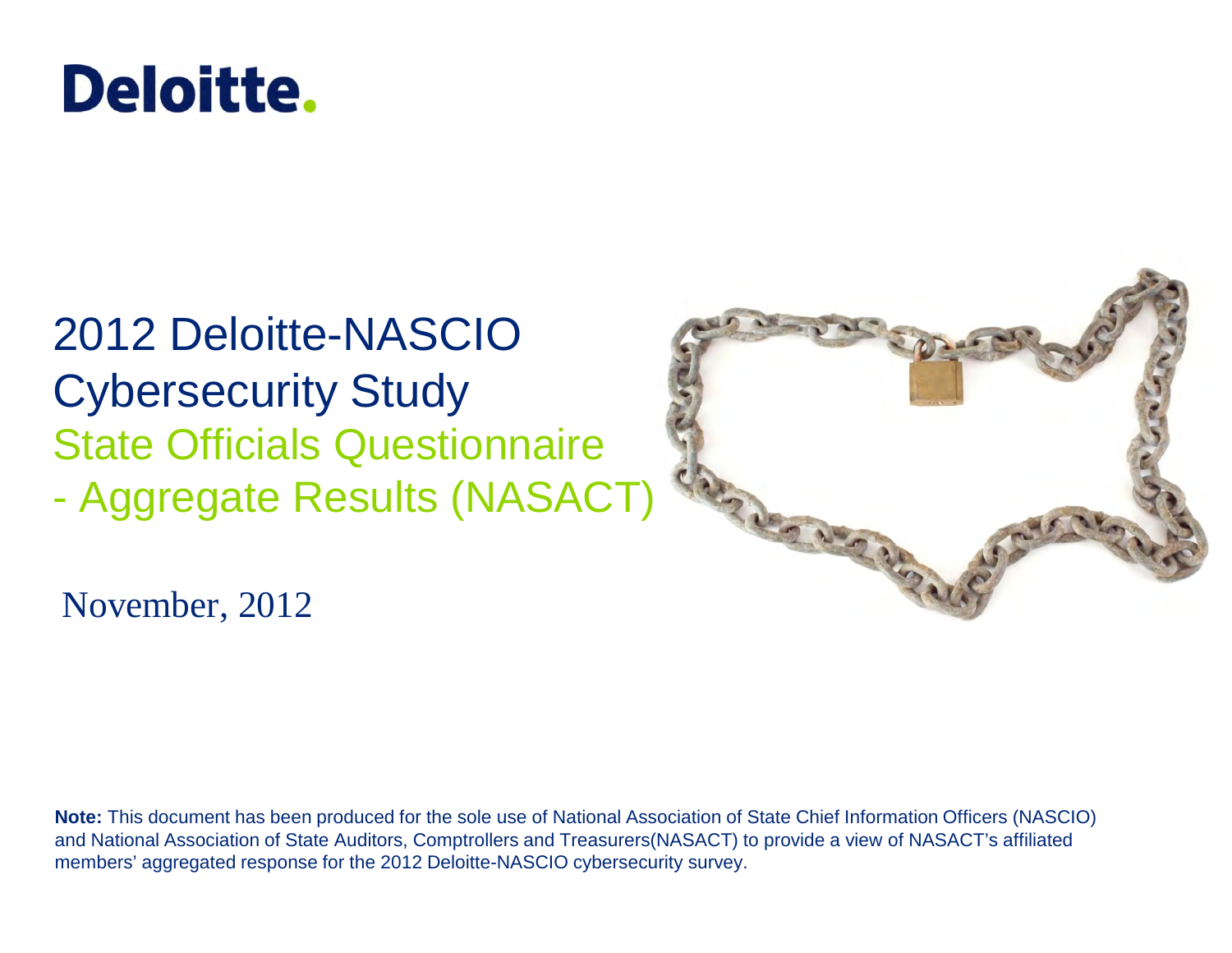#### The 2012 Deloitte-NASCIO cybersecurity study – An overview

#### **Objectives**

- Assess state of enterprise cybersecurity programs. Compare with:
	- 2010 Deloitte-NASCIO cybersecurity study.
	- Deloitte's 2012 Global Financial Services Industry security study.
- Identify additional trends in the states
	- Preparedness to secure emerging Mobile and Cloud adoption.
	- NASCIO security services taxonomy1 based maturity model.
- Provide state leadership with insights and identify trends to help them in making informed, strategic cybersecurity decisions.
- Assess awareness level with an expanded business survey respondents.

#### **Participation**

- 50 state CISOs (or equivalents) responded to the CISO version of the survey, which consisted of 64 questions.
- 63 state officials provided insight with business stakeholders' perspectives on cybersecurity. The participant affiliations included:
	- National Association of State Auditors, Controllers and Treasurers (NASACT).
	- National Association of Attorneys General (NAAG).
	- National Association of Secretaries of State (NASS).
	- National Association of State Personnel Executives (NASPE).
	- National Association of State Chief Administrators (NASCA).

**Note:** This aggregate report provides a high level comparison of similar questions between the State Officials and the CISO versions of the 2012 Deloitte-NASCIO cybersecurity study.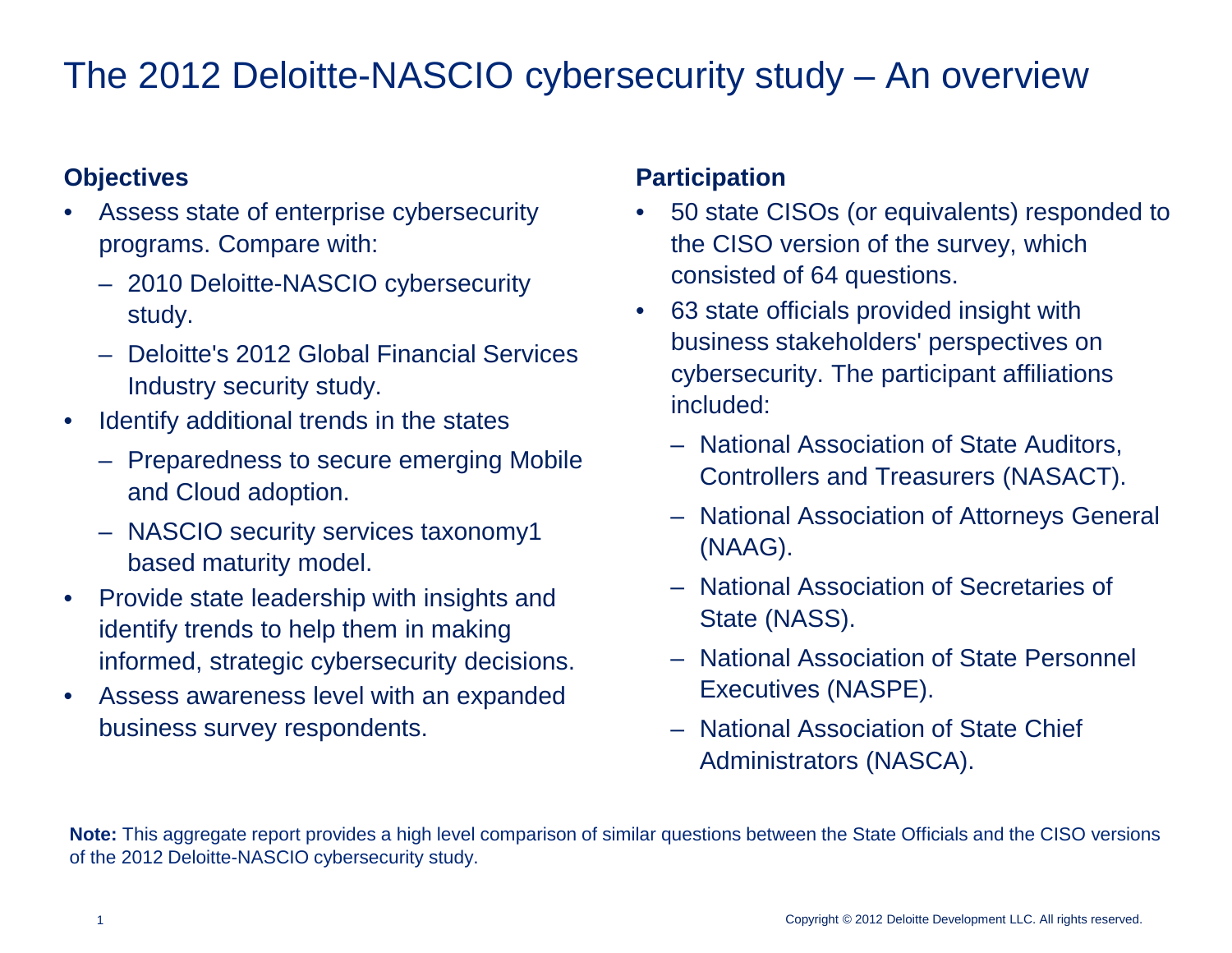#### Q4 Please indicate if you are affiliated with one of the following associations.



63 state officials participated in the 2012 Deloitte-NASCIO cybersecurity study.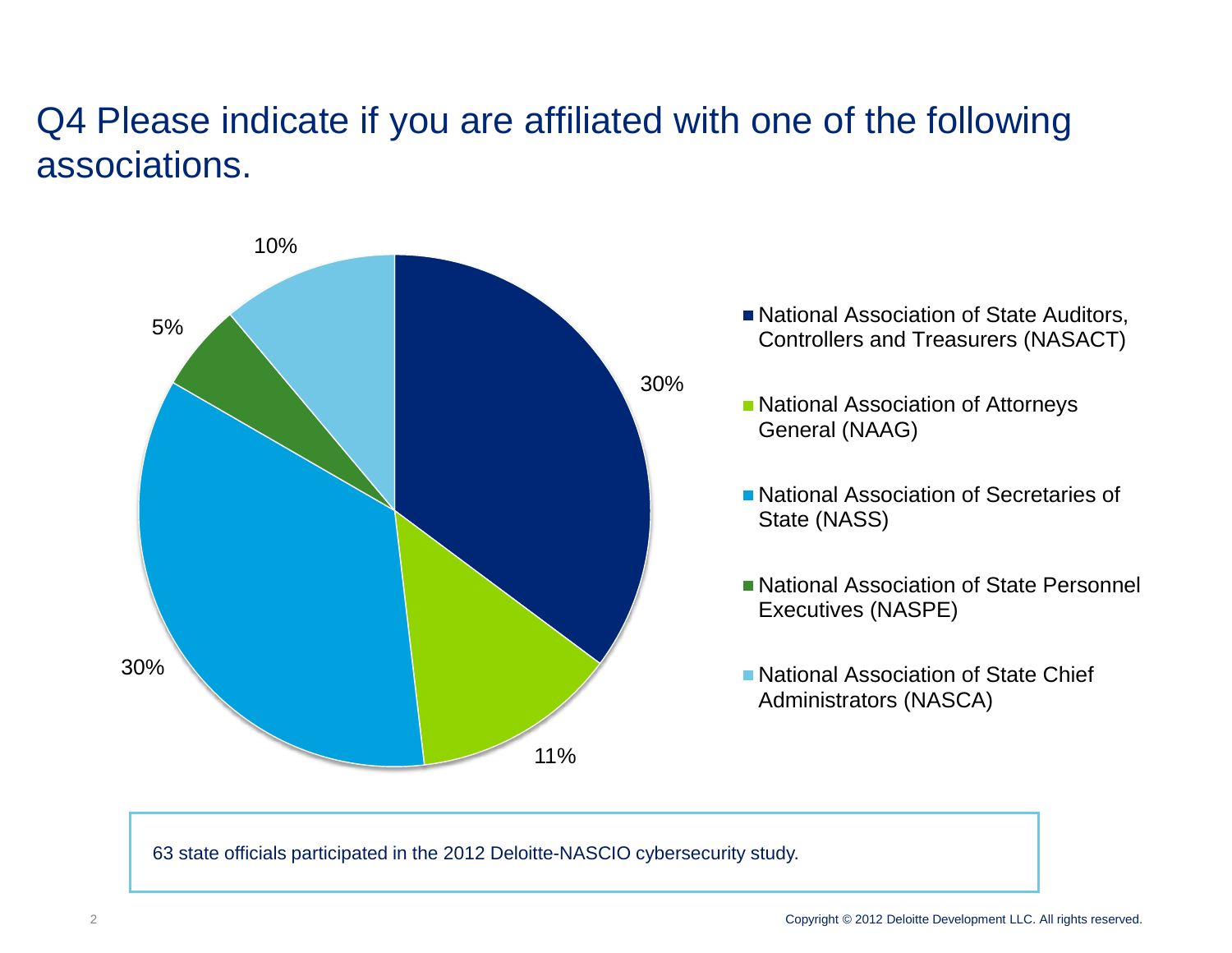Q5 On a scale of 1 to 5, please indicate how you consider the importance of information security to your **state government**? (1 = Least Important,  $5 =$  Most Important).



92% of state officials feel that cybersecurity is very important for the state (4 or 5).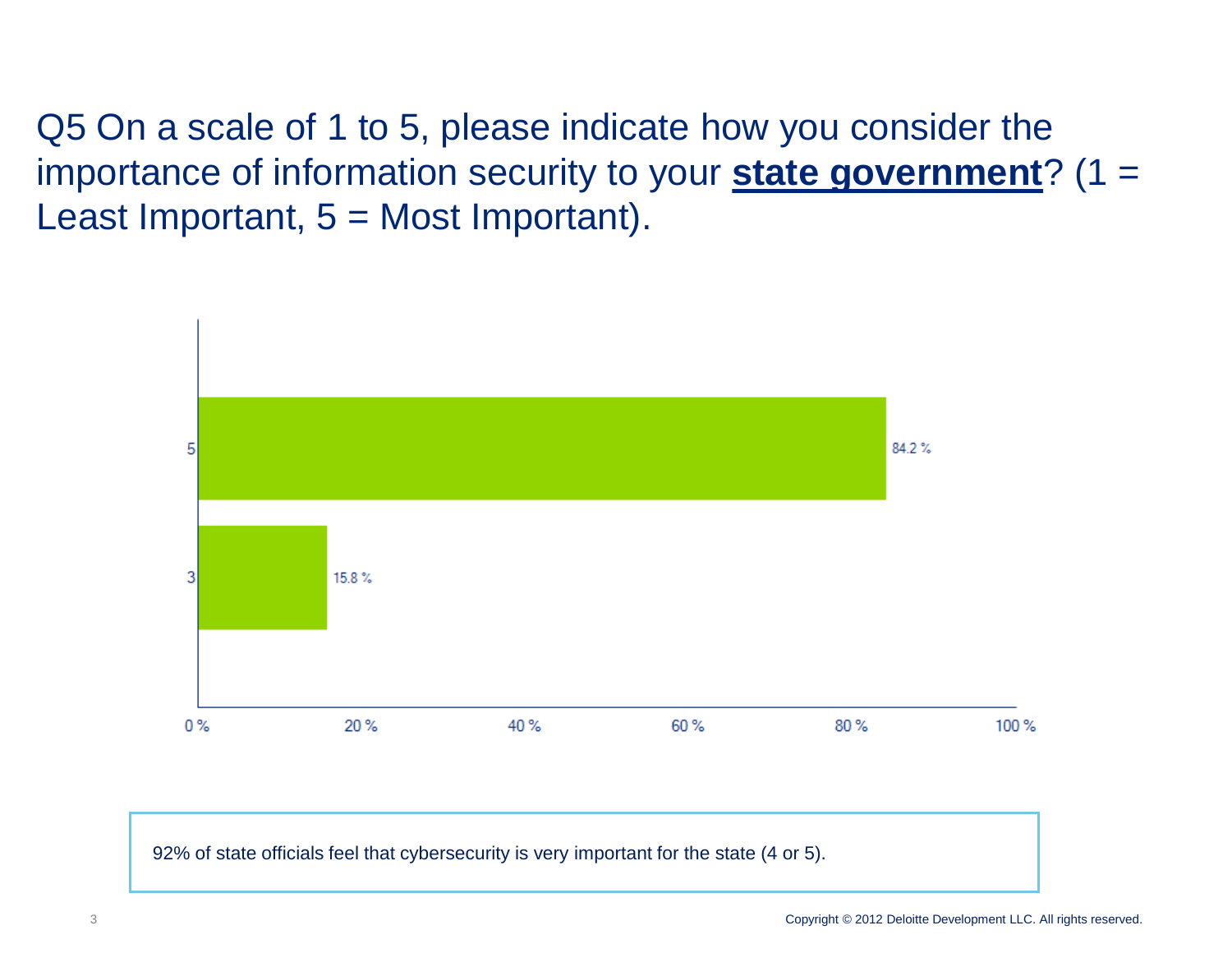Q6 On a scale of 1 to 5, please indicate how you consider the importance of information security to your **agency/office?** (1 = Least Important,  $5 =$  Most Important).



92% of state officials feel that cybersecurity is very important for the agency/office (4 or 5).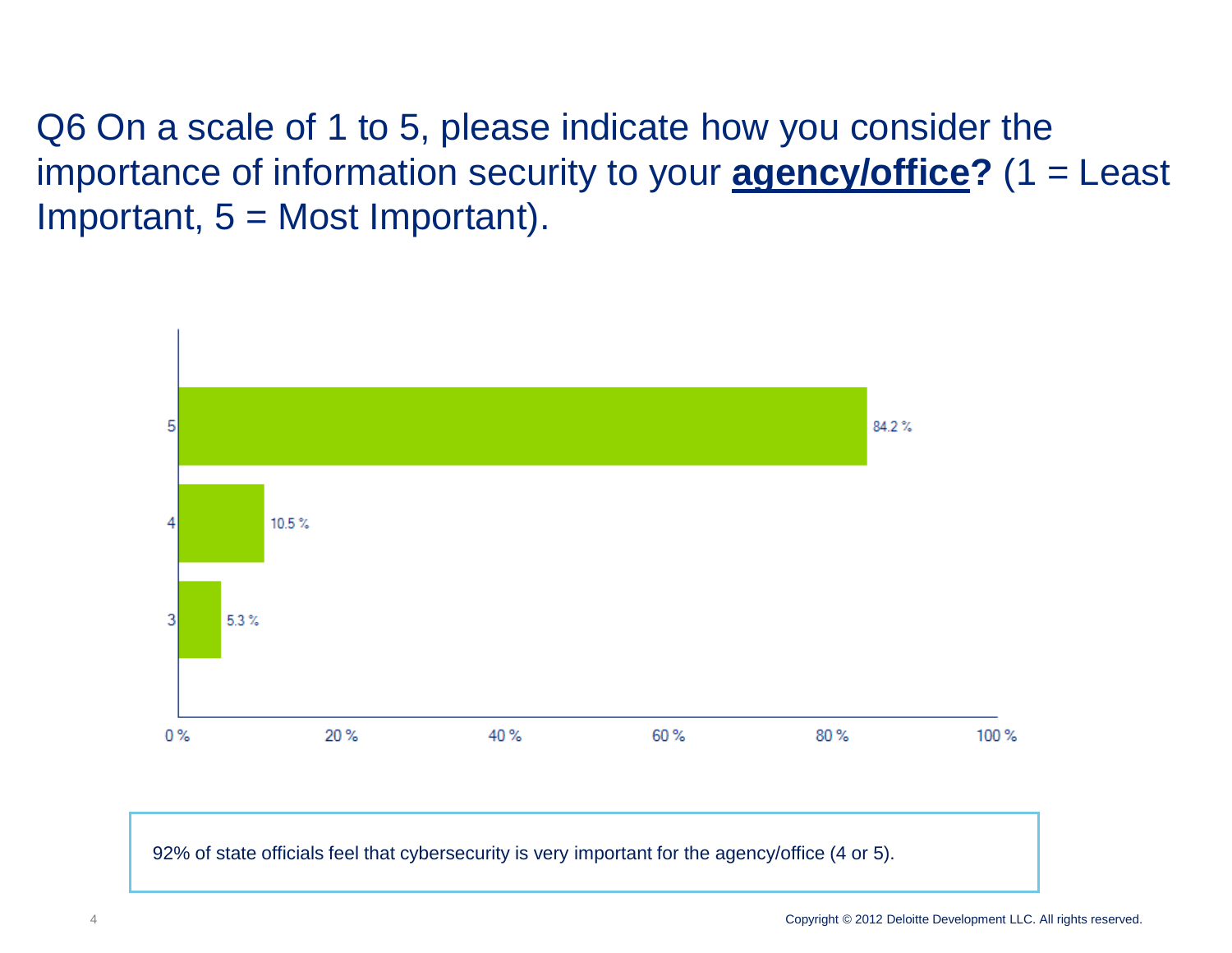#### Q7 In your opinion, are business and cybersecurity initiatives aligned with each other in your agency/office?



74% of the Chief Information Security Officers (CISOs) and 52% of the state officials indicated that their business and cybersecurity initiatives are somewhat aligned.

16% of the CISOs and 37% of the state officials indicated that the initiatives are appropriately aligned.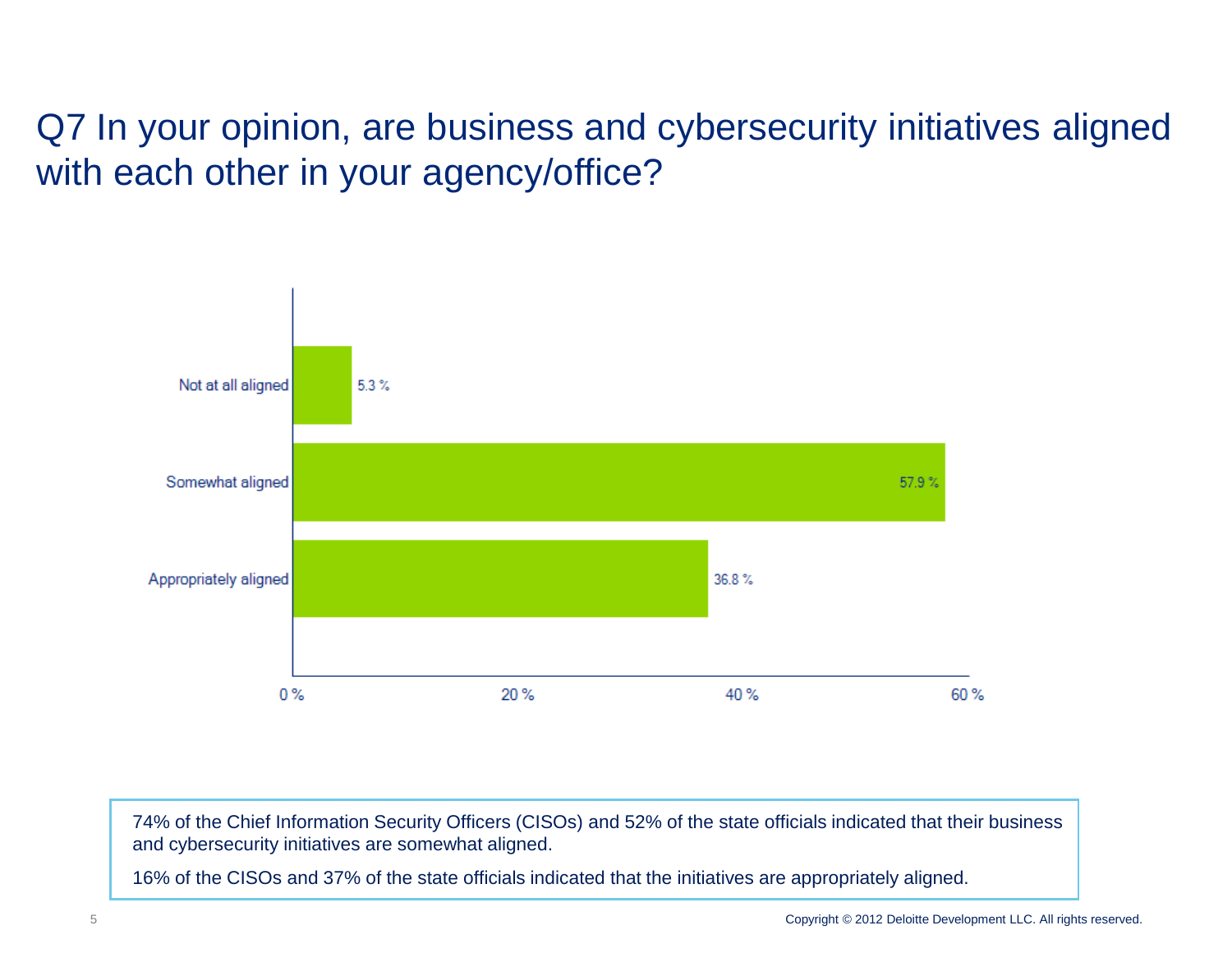### Q8 What major barriers does your agency/office face in addressing cybersecurity?



The CISOs (86%) and state officials (54%) indicated that their major barrier in addressing cybersecurity is lack of sufficient funding.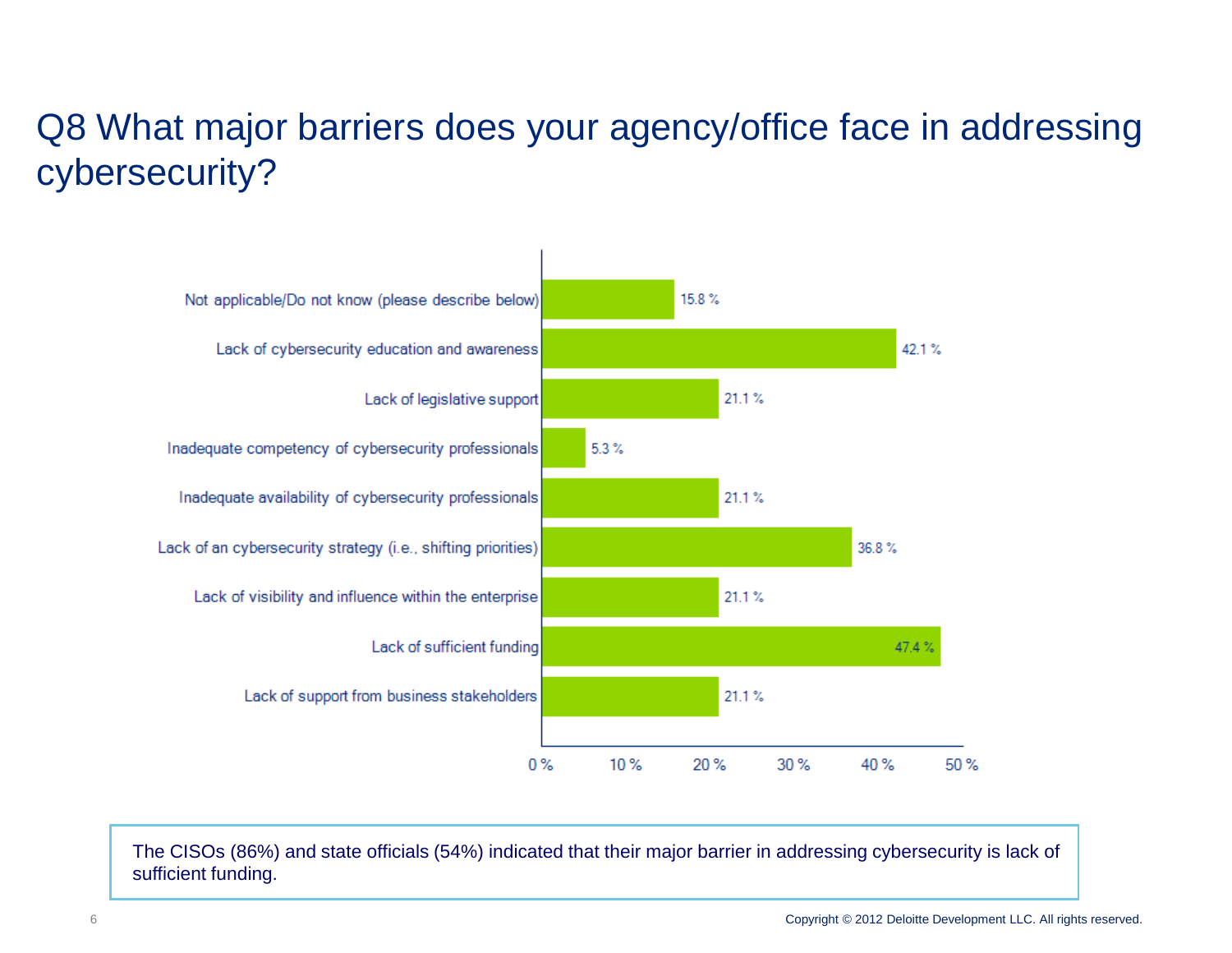Q9 To the extent of your visibility, please characterize the year-overyear trending in your cybersecurity budget for your agency/office for the years 2010 and 2011.



44% of the CISOs and 54% of the state officials indicated that the cybersecurity budget has remained the same year-over-year.

34% of the CISOs and 13% of the state officials indicated a reduction in the cybersecurity budget.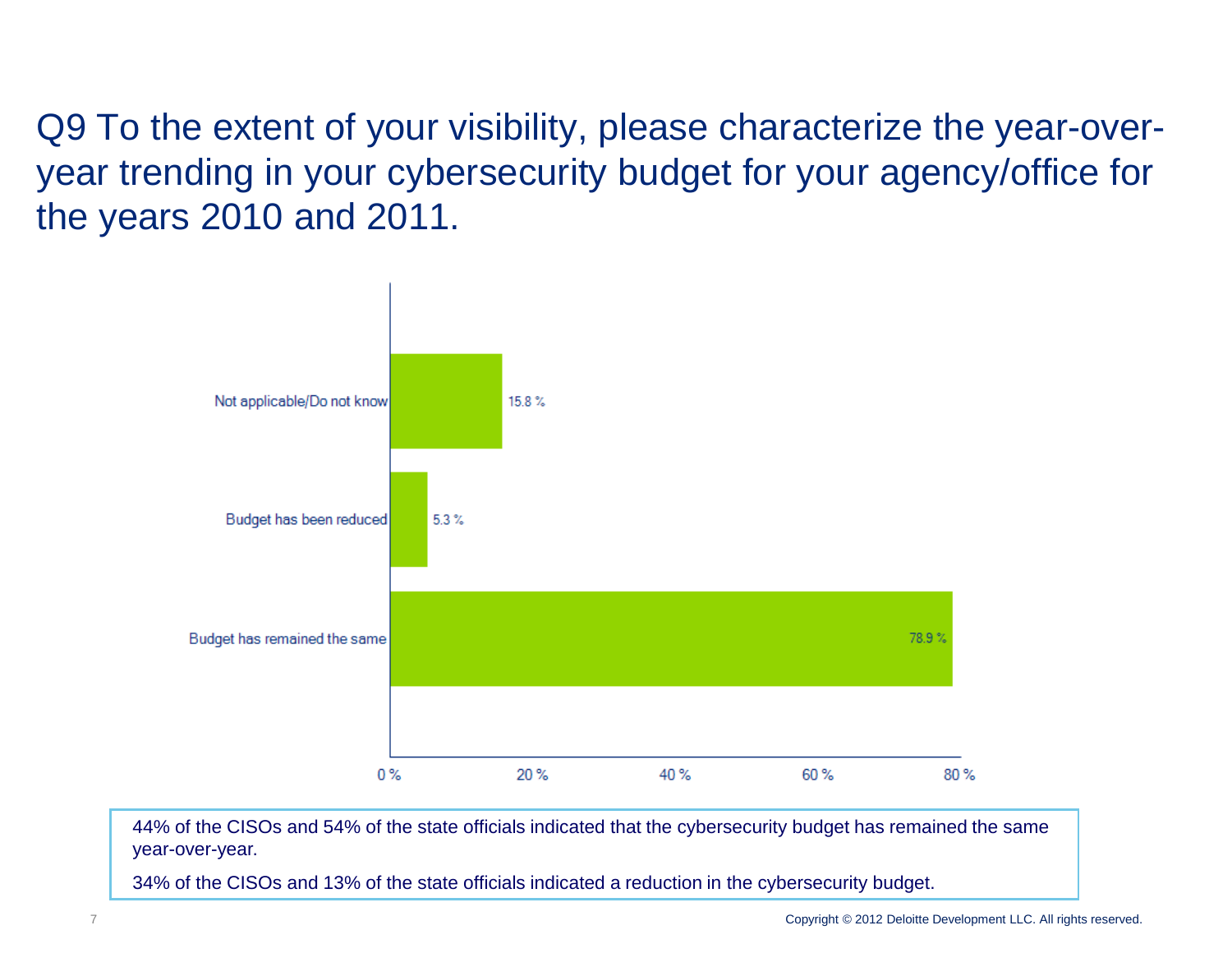Q10 Do your employees and contractors receive cybersecurity education or awareness training at least annually?



51% of the CISOs and 48% of the state officials indicated that they provide cybersecurity training (at least annually) for employees and contractors.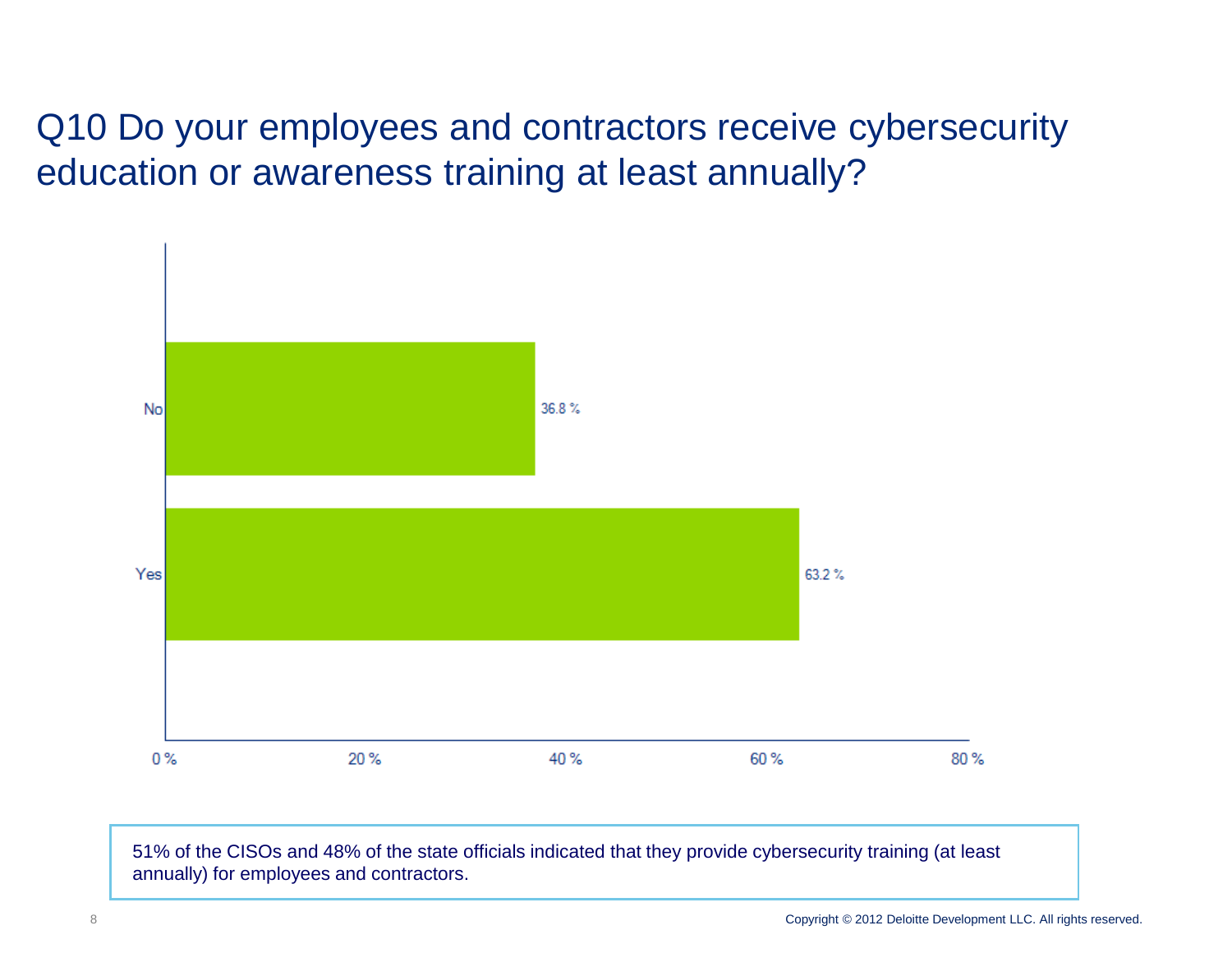### Q11 Are you personally involved in any of the following in your agency/office?



68% of the state officials indicated that the are involved in decisions regarding cybersecurity policy.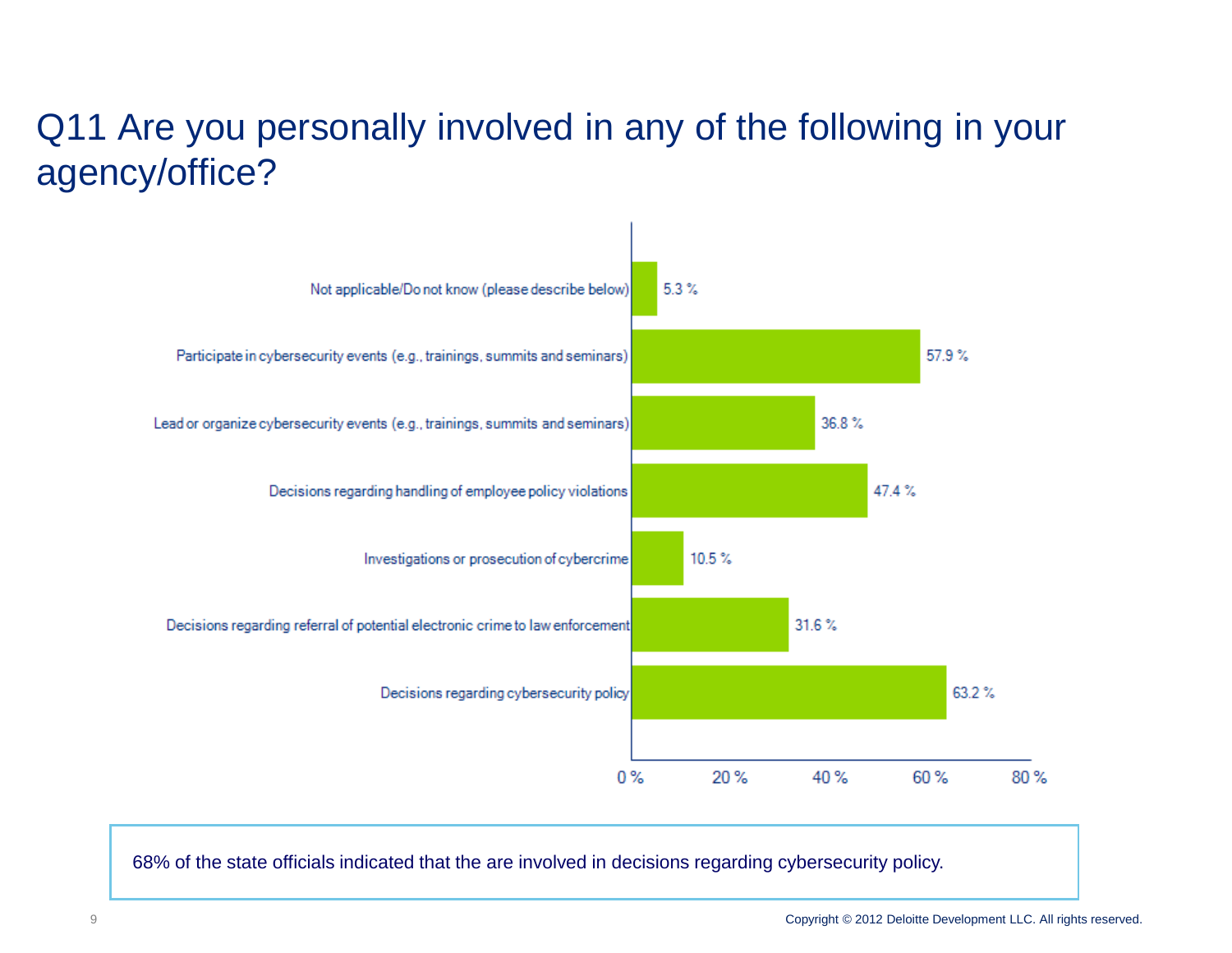#### Q12 Which of the following are the top three privacy concerns to your agency/office?



CISOs (86%) and state officials (82.5%) indicated that their top privacy concern is the unauthorized access to personal information.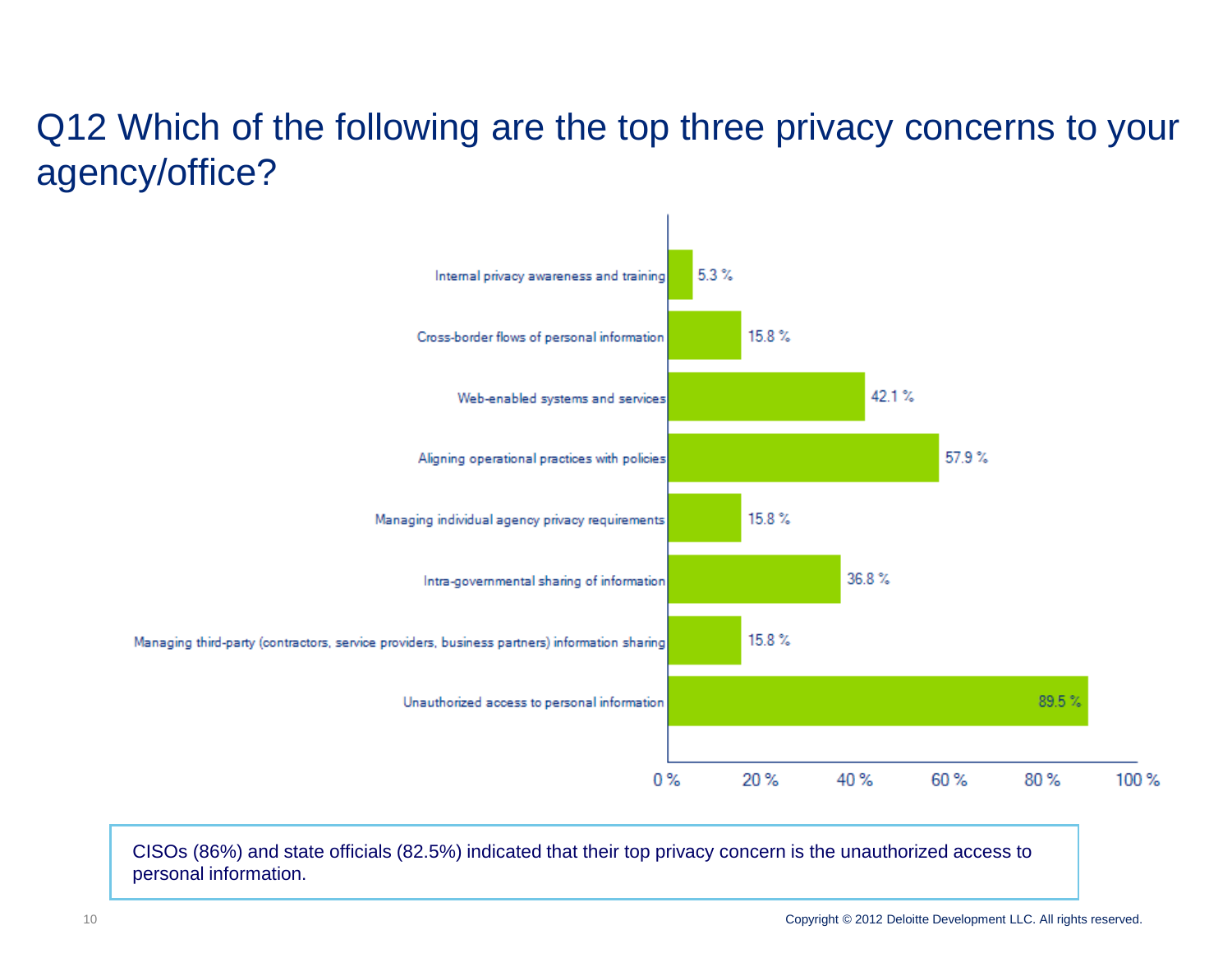Q13 How confident are you in the cybersecurity practices of your third parties (contractors, service providers, business partners)?



74% of the CISOs and only 53% of the state officials indicated they are somewhat confident in the cybersecurity practices of their third parties.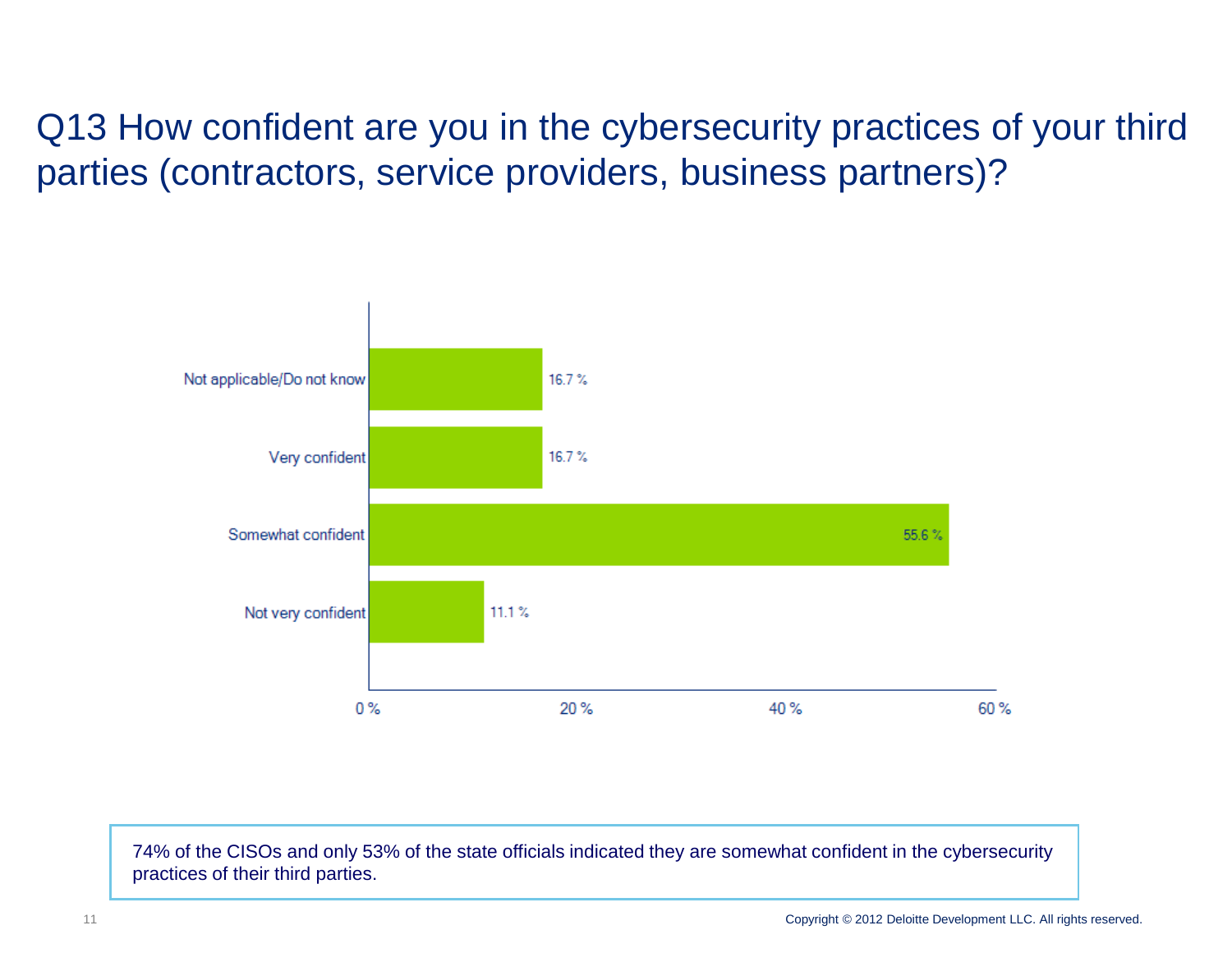Q14a Indicate your level of confidence of your agency/office's measures to protect information assets from threats originating internally.



Only 10% of the CISOs are very confident in protecting state's assets against internal threats whereas 29% of the State Officials very confident of their agency's measures to protect against internal threats.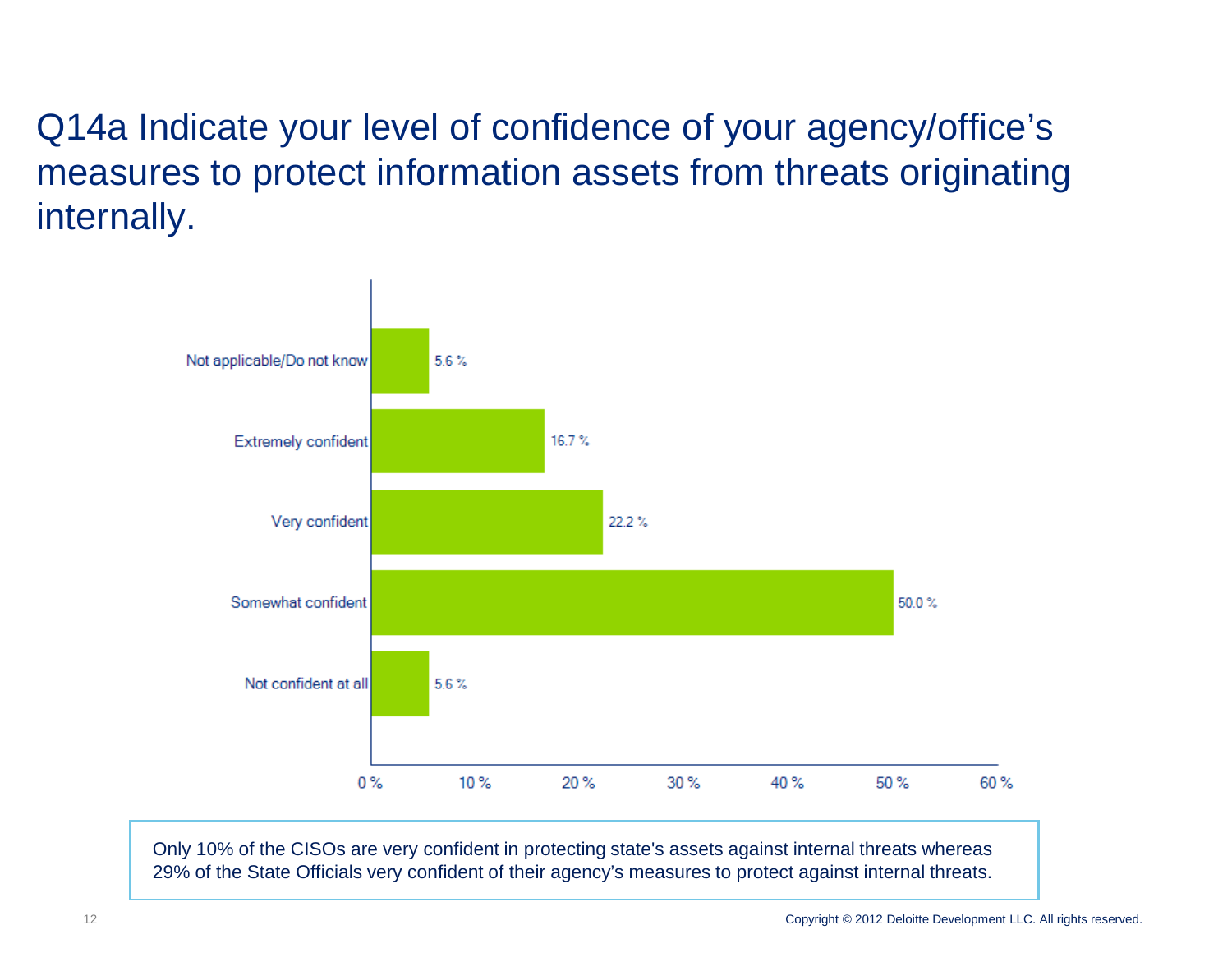#### Q14b Indicate your level of confidence of your agency/office's measures to protect information assets from threats originating externally.



Only 24% of the CISOs are very confident in protecting state's assets against external threats whereas 37% of the State Officials very confident of their agency's measures to protect against external threats.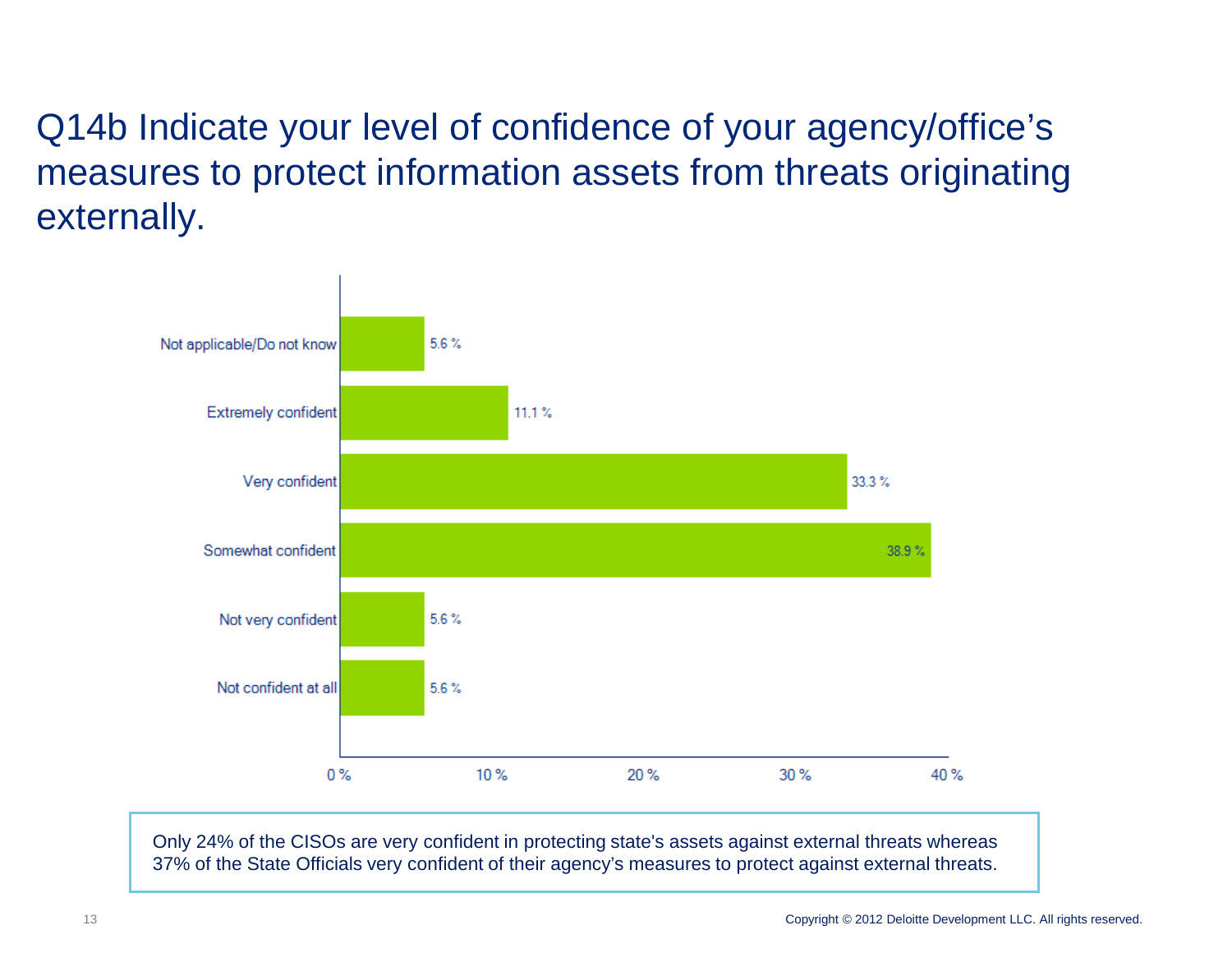#### Q15 Please indicate the types of security breaches that has impacted your agency in the past 12 months?



58% of the CISOs and 22% of the state officials indicated that the primary cause of external breaches was due to malicious software originating from outside the enterprise.

44% of the state officials and only 18% of the CISOs indicated that their agency has not been breached by external attacks in the past 12 months.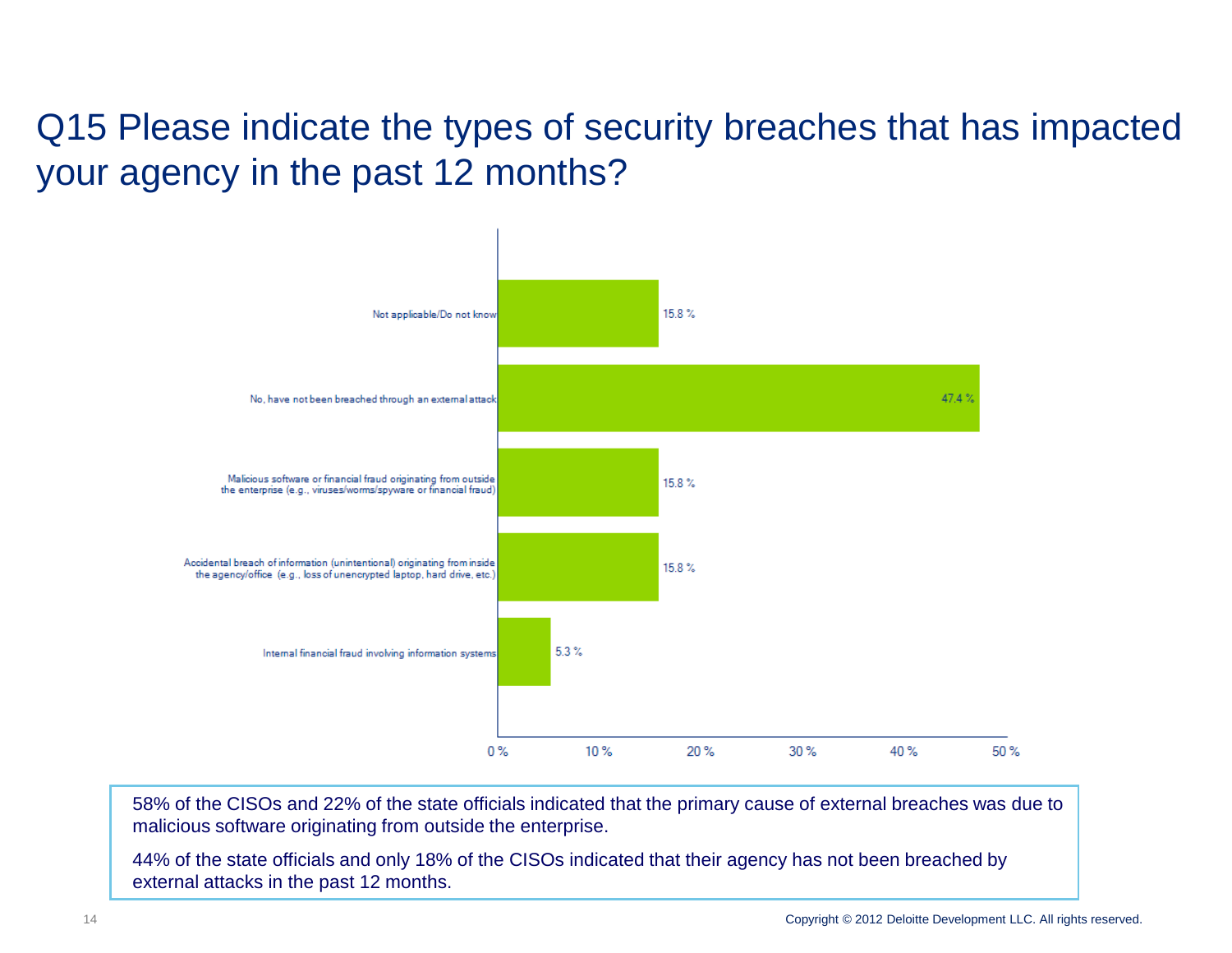Q16 Over the past 12 months, please provide an estimate of the cost of handling security breaches in your organization.

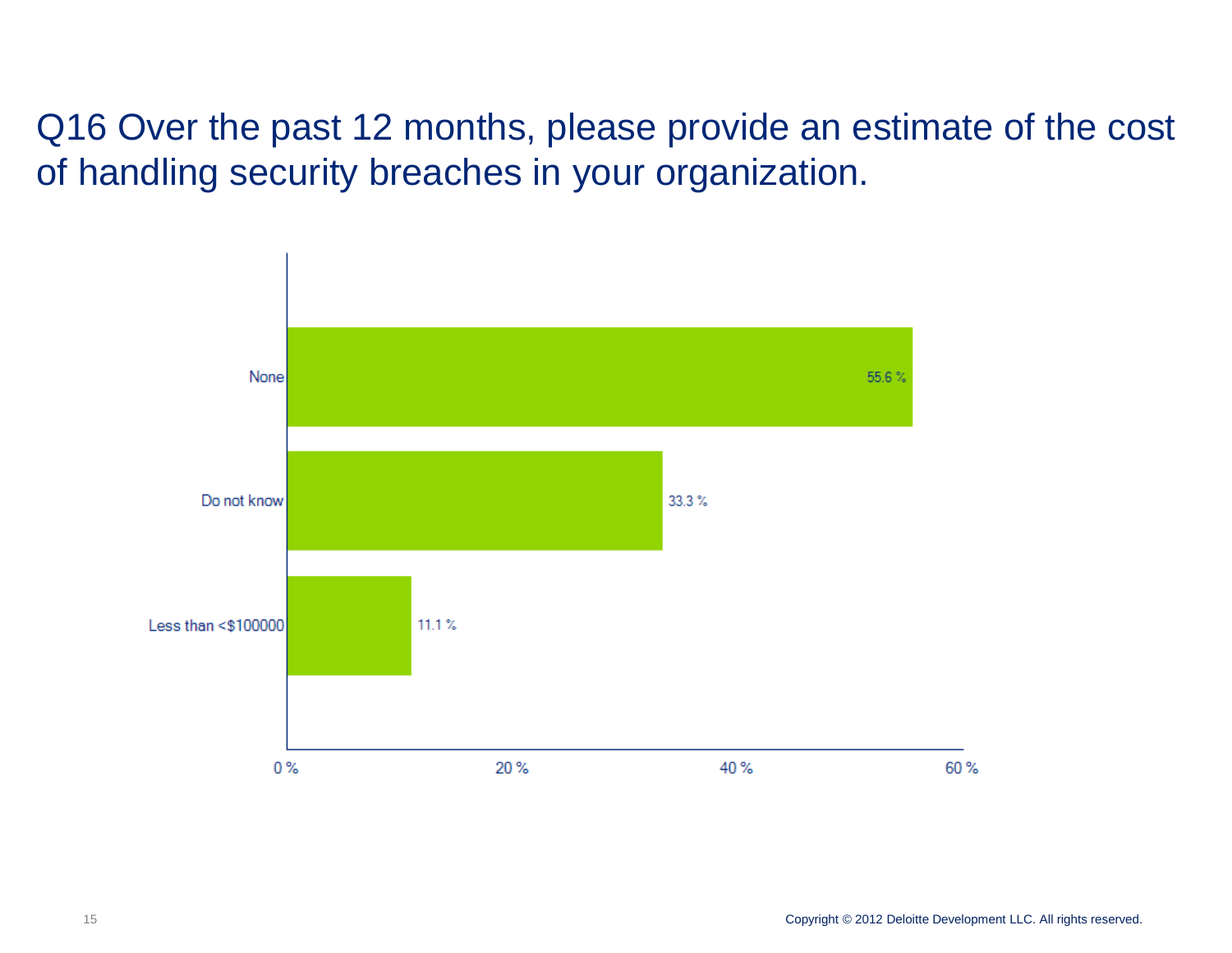#### **Contacts**

| <b>NASCIO</b>                | <b>Deloitte</b>               |
|------------------------------|-------------------------------|
| Doug Robinson                | Srini Subramanian             |
| <b>Executive Director</b>    | <b>Principal</b>              |
| +1 859-514-9153              | <b>Security &amp; Privacy</b> |
| drobinson@AMRms.com          | Deloitte & Touche LLP         |
|                              | +1 717-651-6277               |
| <b>Charles Robb</b>          | ssubramanian@deloitte.com     |
| <b>Senior Policy Analyst</b> |                               |
| +1 859-514-9209              |                               |

crobb@AMRms.com